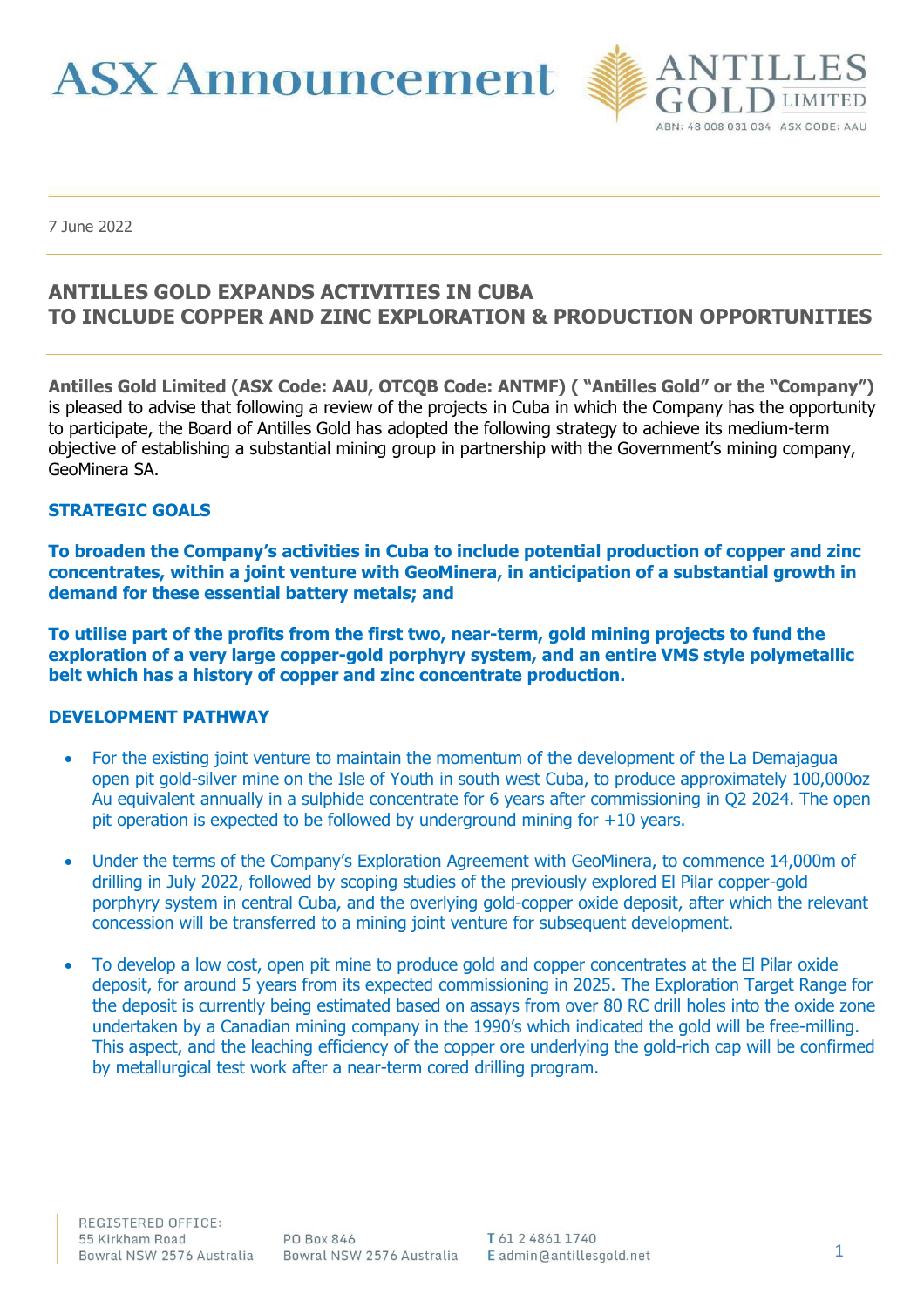- To undertake a 15,000m diamond drilling program on the 40km long New Horizons VMS style polymetallic mineral belt in central Cuba once the targets are better defined by an airborne geophysical survey in early 2023.
- Based on historic geological and mining data, it is anticipated that several pits will be developed within the New Horizons concession to provide ore to a centralised processing plant producing both copper and zinc concentrates with gold and silver credits, with commissioning possible in 2026. Confidence that a project will be realised at New Horiozons is based on copper and zinc grades, and evident remaining ore at four shallow mines operated by Russian mining companies until they withdrew from Cuba, and an additional 16 identified mineral exposures within the belt.

**The joint venture partners' objective is to progressively expand operations to include at least three producing medium sized mines by the end of 2026 which should collectively generate substantial profits, some of which can be directed to the exploration of more significant prospects such as the major El Pilar porphyry system.**

**As a consequence of the opportunity to reinvest early cash flow from the proposed La Demajagua sulphide gold-silver mine, and the El Pilar oxide gold-copper mine, the projects that follow should require minimal capital contributions from Antilles Gold after its initial equity of US\$13 million for its 49% share of the La Demajagua open pit mine. Over half of this amount has been subscribed to date. The Company will also spend approximately US\$5.0 million over the next two years on the proposed preliminary exploration and scoping studies of the two Concessions currently included in the Exploration Agreement.**

**The Company expects to benefit from the resolution of over US\$30 million of Claims against the Dominican Republic Government resulting from breach of contract by the Government on a previous project. The Claims are currently being arbitrated by a unit of the World Bank in Washington DC with proceedings to be completed in June 2023. Funds received from the arbitration will be applied to progressing activities in Cuba.**

Mr Brian Johnson, Executive Chairman of Antilles Gold, commented that he was highly confident the joint venture's objectives would be realised, and lead to increasing dividend flow and growth in the value of the Company's investment in Cuba.

As a "first mover in a new frontier", the Company is well placed in its relationship with GeoMinera to fast track permitting and project development in a stable environment for foreign investment, whereas the increasingly populist Governments in Latin America are causing difficulties for the mining sector in those countries.

The Company has an experienced management team in place to achieve its objectives, including its recently appointed Exploration Director, Dr Christian Grainger. Dr Grainger has spent 25 years exploring successfully in Latin American countries, with the last 12 years spent in Colombia where his discoveries were the basis for two junior Canadian companies, achieving market values of US\$1.2 billion and US\$800 million. Dr Grainger identified the El Pilar porphyry system in central Cuba late last year, after it had been overlooked previously by several explorers.

The Company's initial objective is to participate with GeoMinera in the progressive development of a series of mid-sized mines to establish a profitable multi-mineral mining company. If grades of the very large El Pilar porphyry deposit that were encountered at the surface continue at depth, as is expected, a significant uplift in the value of the Company should occur. Assays from initial drill holes are expected to be received from September 2022, and will be the first milestone in this process.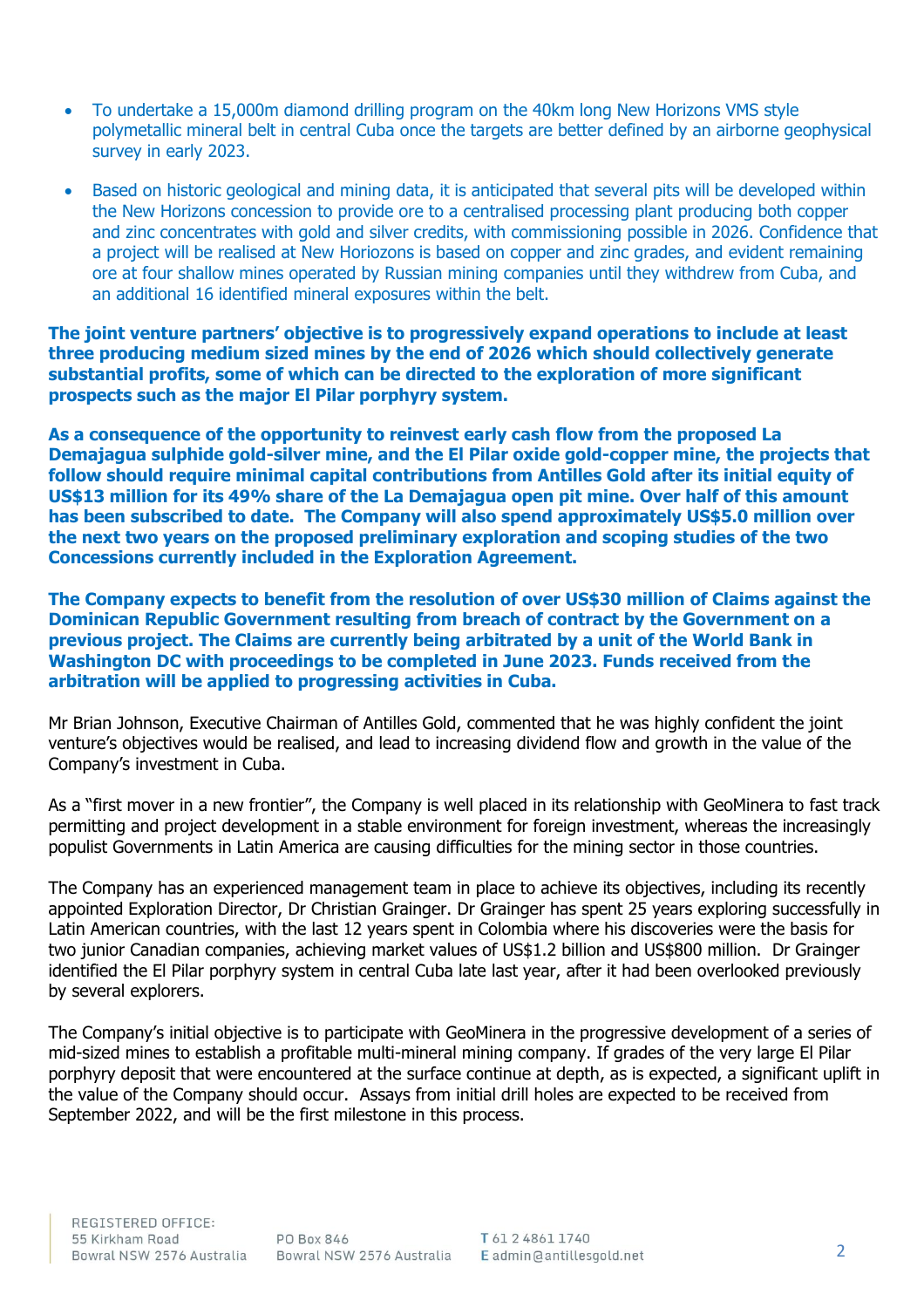## **The programmed targets for activities in Cuba through to mid 2024 include;**

## **LA DEMAJAGUA OPEN PIT GOLD-SILVER MINE**

| Updated JORC Resources for Open Pit Mine         | July 2022         |
|--------------------------------------------------|-------------------|
| Finalisation of JORC Resources and Mine Plan     | September 2022    |
| Finalisation of Metallurgical Test Work          | September 2022    |
| Finalisation of Concentrate Off-take Agreement   | October 2022      |
| Finalisation of Definitive Feasibility Study     | November 2022     |
| Commencement of Mine Infrastructure Construction | January 2023      |
| Finalisation of Project Financing                | <b>March 2023</b> |
| <b>Commencement of Mine Construction</b>         | July 2023         |
| Commissioning of Mine                            | June 2024         |

## **EL PILAR COPPER-GOLD PORPHYRY SYSTEM & GOLD-COPPER OXIDE DEPOSIT**

| Exploration Target Range established for gold and copper at El Pilar oxide deposit | June 2022         |
|------------------------------------------------------------------------------------|-------------------|
| Commencement of 14,000m drilling program                                           | July 2022         |
| Initial drill results for El Pilar gold-copper oxide deposit                       | September 2022    |
| JORC Resources for El Pilar gold-copper oxide deposit                              | December 2022     |
| Scoping Study for El Pilar gold-copper oxide deposit                               | <b>March 2023</b> |
| Transfer of El Pilar gold-copper deposit to mining joint venture with GeoMinera    | December 2023     |
| Commencement of construction of El Pilar gold-copper oxide mine                    | March 2024        |

| Progressive drill results for El Pilar copper-gold porphyry deposit | September 2022 to February 2023 |
|---------------------------------------------------------------------|---------------------------------|
| Initial JORC Resources for El Pilar copper-gold porphyry deposit    | June 2023                       |
| Initial Scoping Study for El Pilar copper-gold porphyry deposit     | September 2023                  |

## **NEW HORIZONS POLYMETALLIC BELT**

| Airborne Geophysical Survey                                                | January 2023             |
|----------------------------------------------------------------------------|--------------------------|
| Commencement of 15,000m drilling program                                   | <b>March 2023</b>        |
| Progressive drilling results                                               | June 2023 - October 2023 |
| Initial JORC Resources                                                     | December 2023            |
| Initial Scoping Study for production of copper and zinc concentrates       | February 2024            |
| Transfer of New Horizons Concession to mining joint venture with GeoMinera | June 2024                |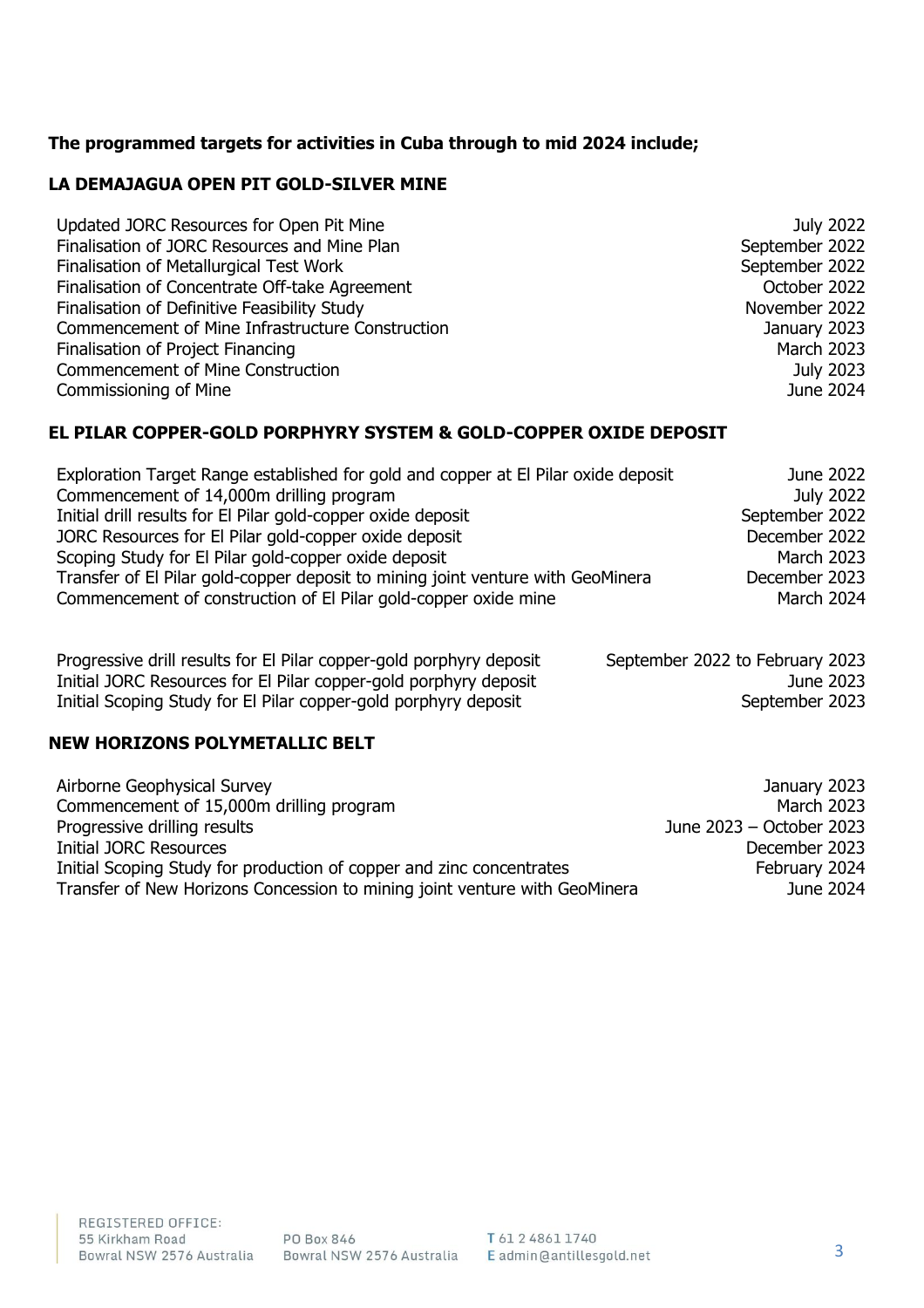## **WHY ANTILLES GOLD IS COMFORTABLE INVESTING IN CUBA**

- GeoMinera as Partner is Influential and able to Fast-Track Projects
- Low Entry Costs to Previously Explored Deposits
- Protective Laws for Foreign Investment and Minority Shareholding
- Foreign Bank Account holds all Funds Loans & Sales Proceeds
- Funds only remitted to Cuba for Local Expenses
- Dividends to Shareholders paid ex Foreign Bank Account
- Equal Board Representation on Joint Venture Companies
- Antilles Gold Nominates Senior Management
- Attractive Fiscal Regime
- Waiving of 15% Tax for 8 years
- Low Operating Costs
- Realistic Mining & Environmental Regulations
- Dispute Resolution at International Court of Arbitration, Paris



Capitol Building, Havana

END